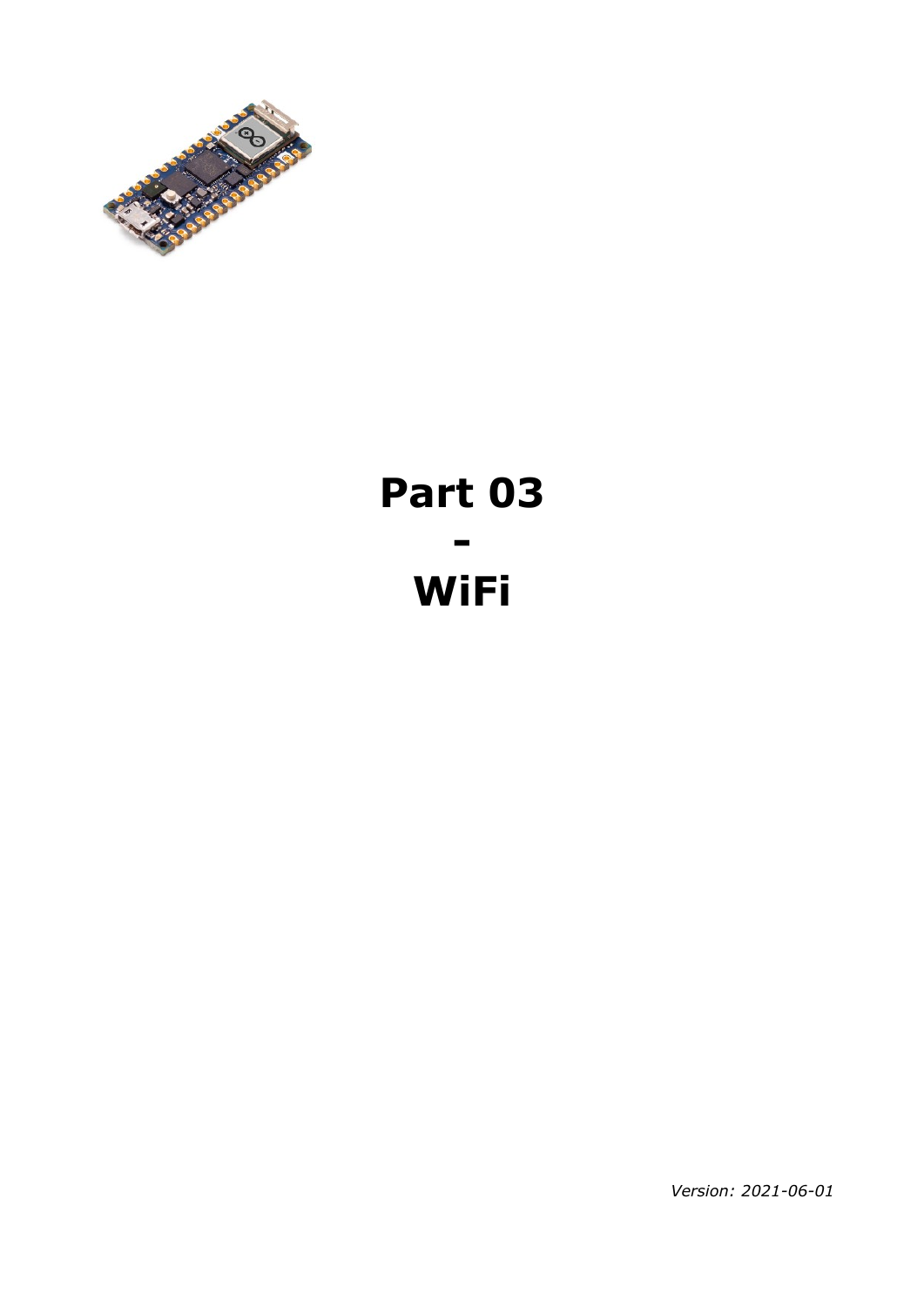## **WiFiNINA library**

This library allows you to use the WiFi capabilities. It can serve as either a server accepting incoming connections or a client making outgoing ones. The library supports WEP, WPA2 Personal and WPA2 Enterprise encryptions. This library support all the same methods of the original WiFi library plus the connectSSL(). The WiFiNINA library is very similar to the Ethernet and the library WiFi, and many of the function calls are the same.

To use this library

```
#include <SPI.h>
#include <WiFiNINA.h>
```
This library requires that your board has a matching firmware installed. When the library is updated, also the firmware might be updated, but it is not mandatory. To avoid any issue and ensure that you have the most up to date setup, we suggest that you check your WiFiNINA library with the Arduino Software (IDE) Library Manager. There is an option in the Preferences that enables the check for updates of any of the installed libraries at startup. If you haven't installed the WiFiNINA library yet, you won't get notified about its updates. Anyway, you get the library status just writing its name in the search field on top of the Library Manager.

| <b>◎</b> Library Manager                                                                                                                                                                                                                                                                                                                                                                                                                                                    |          |
|-----------------------------------------------------------------------------------------------------------------------------------------------------------------------------------------------------------------------------------------------------------------------------------------------------------------------------------------------------------------------------------------------------------------------------------------------------------------------------|----------|
| $\vee$ Topic All<br>Type All<br><b>WiFiNINA</b><br>$\checkmark$                                                                                                                                                                                                                                                                                                                                                                                                             |          |
| WiFiNINA by Arduino Version 1.0.0 INSTALLED<br>Enables network connection (local and Internet) with the Arduino MKR WiFi 1010, Arduino MKR VIDOR 4000 and Arduino UNO WiFi Rev.2.<br>With this library you can instantiate Servers, Clients and send/receive UDP packets through WiFi. The board can connect either to open or<br>encrypted networks (WEP, WPA). The IP address can be assigned statically or through a DHCP. The library can also manage DNS.<br>More info | $\wedge$ |
|                                                                                                                                                                                                                                                                                                                                                                                                                                                                             |          |
|                                                                                                                                                                                                                                                                                                                                                                                                                                                                             |          |
|                                                                                                                                                                                                                                                                                                                                                                                                                                                                             |          |
|                                                                                                                                                                                                                                                                                                                                                                                                                                                                             |          |
| Close                                                                                                                                                                                                                                                                                                                                                                                                                                                                       |          |

When the library version installed on your computer is the latest available, you may check the firmware version of the board or the shield. We have prepared a utility sketch to check the firmware version and its matching with the library. If the firmware needs an update, another utility sketch enables the process. You find these two utilities under  $\text{Examples}$  - > WiFiNINA -> Tools.

- CheckWiFiNINAFirmwareVersion : Reads the required firmware number required from library and matches with the one installed on the board or the shield.
- WiFiNINAFirmwareUpdater : The sketch that must be loaded to allow the firmware and certificates update process through the integrated plugin of Arduino Software (IDE) rel. 1.8.5 or later.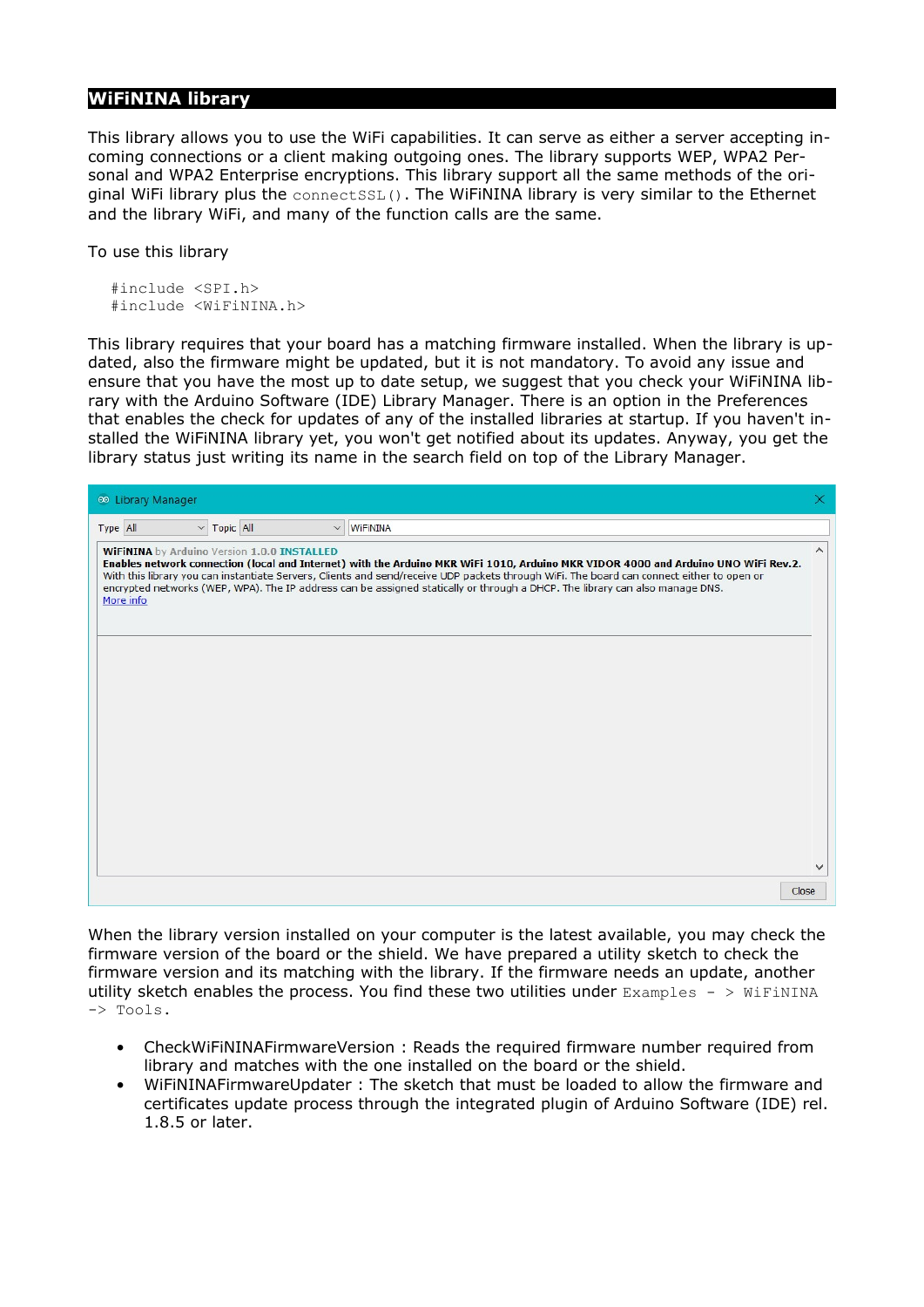#### **Web Server**

The Nano RP2040 Connect features a Wi-Fi module and an RGB LED among many other things. In this tutorial we will take a look at how we turn our board into an access point, and control the built-in RGB through a browser connected to the access point.

#### *Controlling over Wi-Fi*

There are multiple ways we can access our board over Wi-Fi. In this tutorial, we will turn our board into a web server, that will listen for incoming GET requests.

Simply explained, we will set up our board as an access point, and start hosting a web server on a specific IP address. The device will now show up in the list of available Wi-Fi networks on for example your smarthpone or computer.

If we connect to this access point, and enter the board's address in the browser of a computer/browser on the same network, we make a request to this server. The server responds with a set of HTML instructions, which can then be viewed in the browser.

#### *Controlling through the browser*

Inside the HTML instructions that we print, or send to the browser, we can create **buttons.** These buttons can be modified to add something to the URL. Here is an example of how a button is created:

```
<button class='red' type='submit' onmousedown='location.href=\"/RH\"'>ON</
button>
```
The most important is what we put inside href, which in this case is /RH. Whenever this button is clicked, it will update the URL of the page to http://<board-ip>/RH. After this happens, the program will go through a set of conditionals, that checks whether this button has been pressed:

```
if (currentLine.endsWith("GET /RH")) 
{ 
    doSomething();
}
```
By using this method, we can set up many more buttons that can control different aspects of our Arduino, and is a great building block for creating a control interface for your board that can be controlled through a browser, over Wi-Fi.

#### *Programming the board*

We will now get to the programming part of this tutorial.

- 1. First, let's make sure we have the drivers installed. If we are using the Web Editor, we do not need to install anything. If we are using an offline editor, we need to install it manually. This can be done by navigating to **Tools > Board > Board Manager...**. Here we need to look for the **Arduino Mbed OS Nano Boards** and install it.
- 2. Now, we need to install the libraries needed. If we are using the Web Editor, there is no need to install anything. If we are using an offline editor, simply go to **Tools > Manage libraries..**, and search for **WiFiNINA** and install it.
- 3. We can now take a look at some of the core functions of this sketch:
	- create a network name and network password

```
char ssid[] = "char pass[] = "
```
- creates an access point with the stored credentials. WiFi.beginAP(ssid, pass)
- creates a server that listens for incoming connections on the specified port. WiFiServer server(80)
- creates a client that can connect to to a specified internet IP address.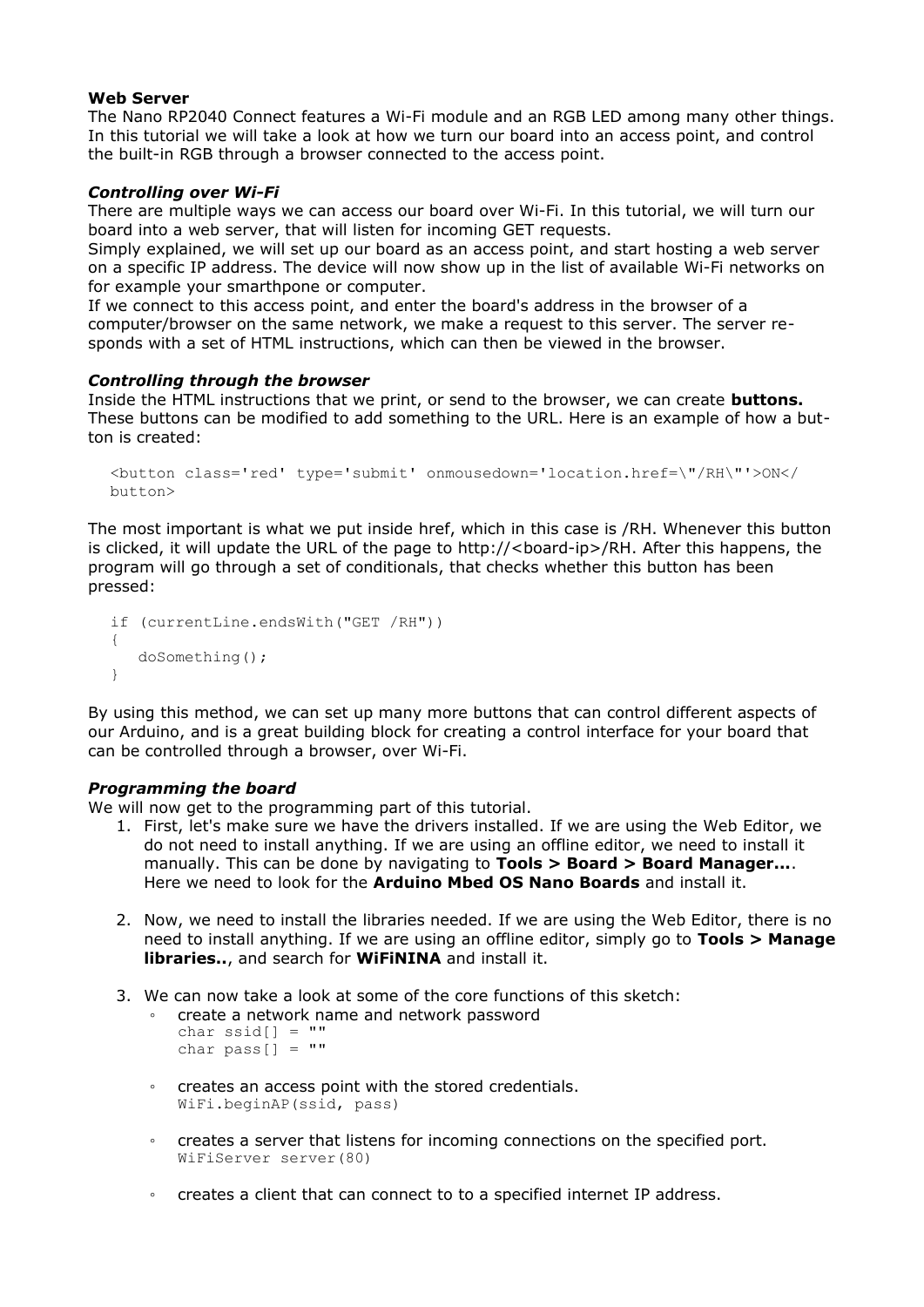WiFiClient client

- tells the server to begin listening for incoming connections.
- server.begin()
- checks for connected clients. client.connected
- checks for available data. client.available
- reads the available data. client.read
- print something to the client (e.g. html code). client.print()
- closes the connection. client.stop()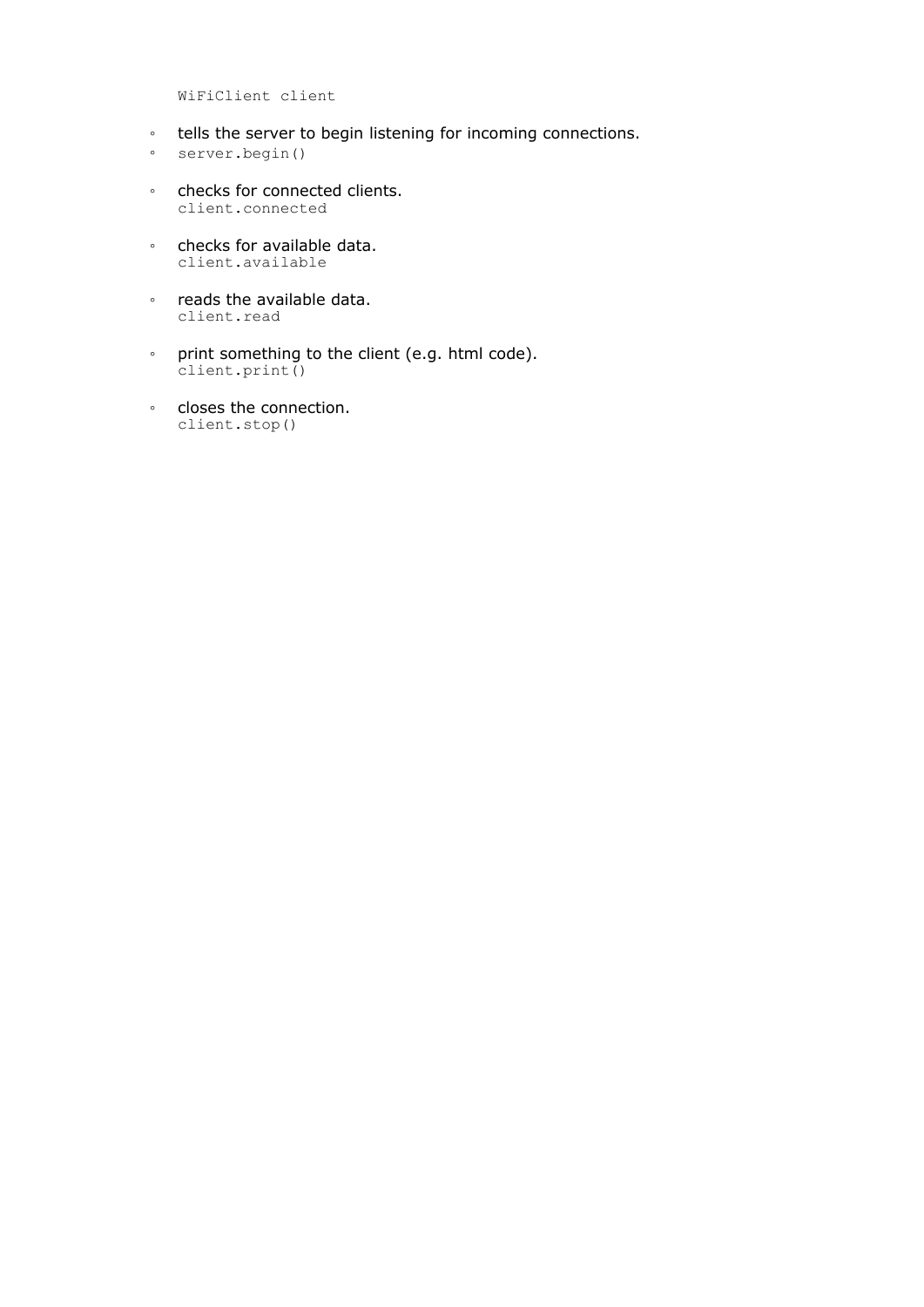The sketch can be found in the snippet below. Upload the sketch to the board. **Note:** both ssid and pass needs to be a minimum of 8 characters long.

#include <SPI.h>

```
#include <WiFiNINA.h>
char ssid[] = "yournetwork"; // network SSID
char pass[] = "yourpassword"; // network password<br>int keyIndex = 0; // network key inde
                                 // network key index number needed for WEP
int status = WL_IDLE_STATUS;
WiFiServer server(80);
void setup() 
{
   //Initialize serial and wait for port to open:
   Serial.begin(9600);
   while (!Serial) 
\{ ; // wait for serial port to connect. Needed for native USB port only
   }
   Serial.println("Access Point Web Server");
   pinMode(LEDR, OUTPUT);
   pinMode(LEDG, OUTPUT);
   pinMode(LEDB, OUTPUT);
   // check for the WiFi module:
  if (WiFi.status() == WL NO MODULE) {
     Serial.println("Communication with WiFi module failed!");
     // don't continue
     while (true);
   }
  String fv = WiFi.firmwareVersion();
   if (fv < WIFI_FIRMWARE_LATEST_VERSION) 
   {
     Serial.println("Please upgrade the firmware");
   }
   // by default the local IP address will be 192.168.4.1
   // you can override it with the following:
   // WiFi.config(IPAddress(10, 0, 0, 1));
   // print the network name (SSID);
   Serial.print("Creating access point named: ");
   Serial.println(ssid);
   // Create open network. 
   // Change this line if you want to create an WEP network:
   status = WiFi.beginAP(ssid, pass);
   if (status != WL_AP_LISTENING) 
   {
     Serial.println("Creating access point failed");
     // don't continue
     while (true);
   }
   // wait 10 seconds for connection:
   delay(10000);
```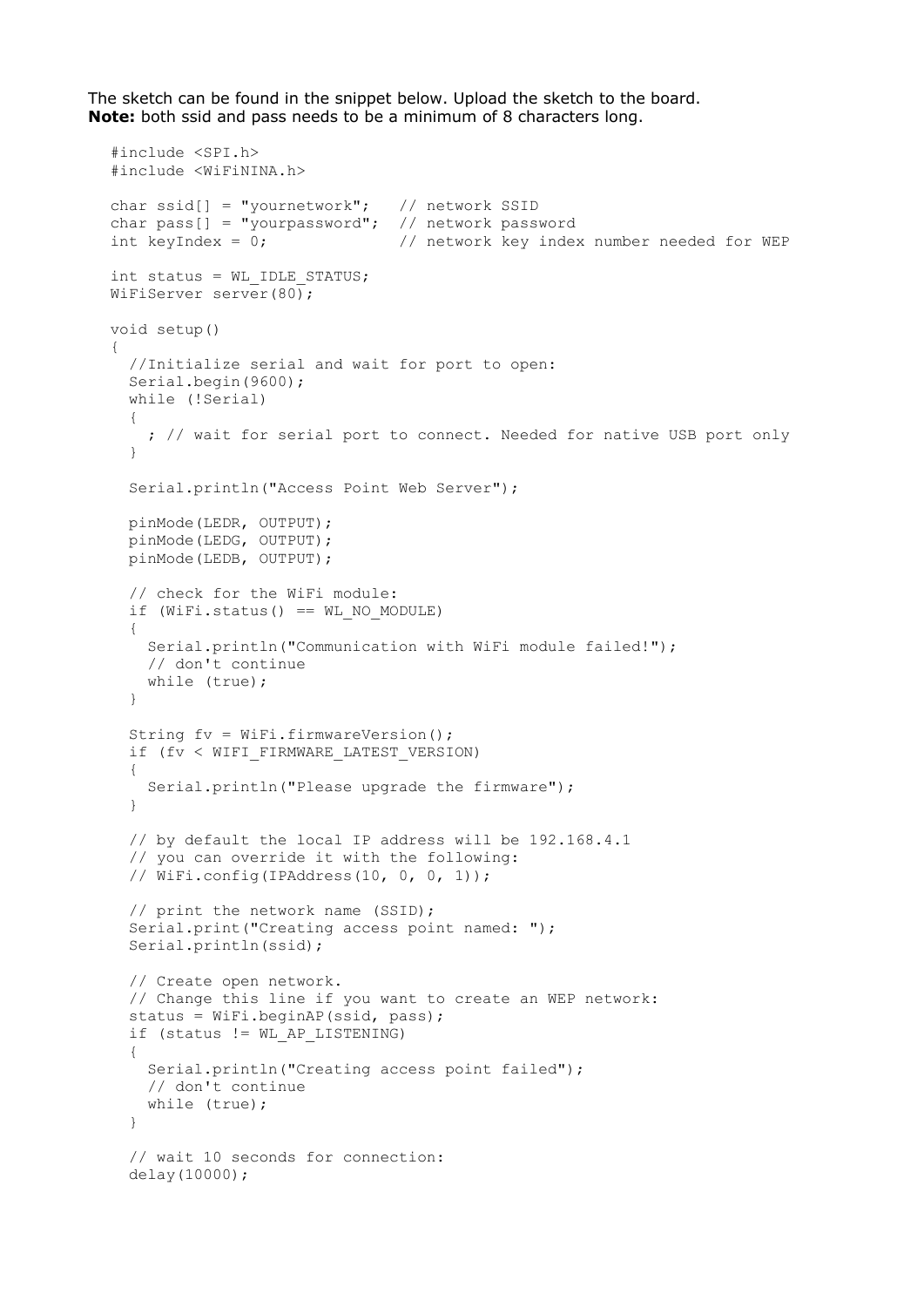```
 // start the web server on port 80
  server.begin();
  // you're connected now, so print out the status
  printWiFiStatus();
}
void loop() 
{
   // compare the previous status to the current status
  if (status != WiFi.status()) 
   {
     // it has changed update the variable
    status = WiFi.status();
     if (status == WL_AP_CONNECTED) 
     {
       // a device has connected to the AP
      Serial.println("Device connected to AP");
     } 
    else 
     {
      // a device has disconnected from the AP
      // and we are back in listening mode
      Serial.println("Device disconnected from AP");
     }
   }
 WiFiClient client = server.available(); // listen for incoming clients
   // if you get a client,
   if (client) 
   { 
 Serial.println("new client"); // print a message out the serial port
String currentLine = ""; \frac{1}{2} / make a String to hold incoming data
     // loop while the client's connected
     while (client.connected()) 
\{ // if there's bytes to read from the client,
       if (client.available()) 
\{char c = client.read(); // read a byte, then
       Serial.write(c); \frac{1}{2} // print it out the serial monitor
         // if the byte is a newline character
         if (c == '\n') 
         { 
           // if the current line is blank
           // you got two newline characters in a row.
           // that's the end of the client HTTP request, so send a response:
          if (currentLine.length() == 0) {
             // HTTP headers always start with a response code
             // (e.g. HTTP/1.1 200 OK)
             // and a content-type so the client knows what's coming
             // then a blank line:
             client.println("HTTP/1.1 200 OK");
             client.println("Content-type:text/html");
             client.println();
             // the content of the HTTP response follows the header:
             client.print("<style>");
             client.print(".container {margin: 0 auto; text-align: center;
```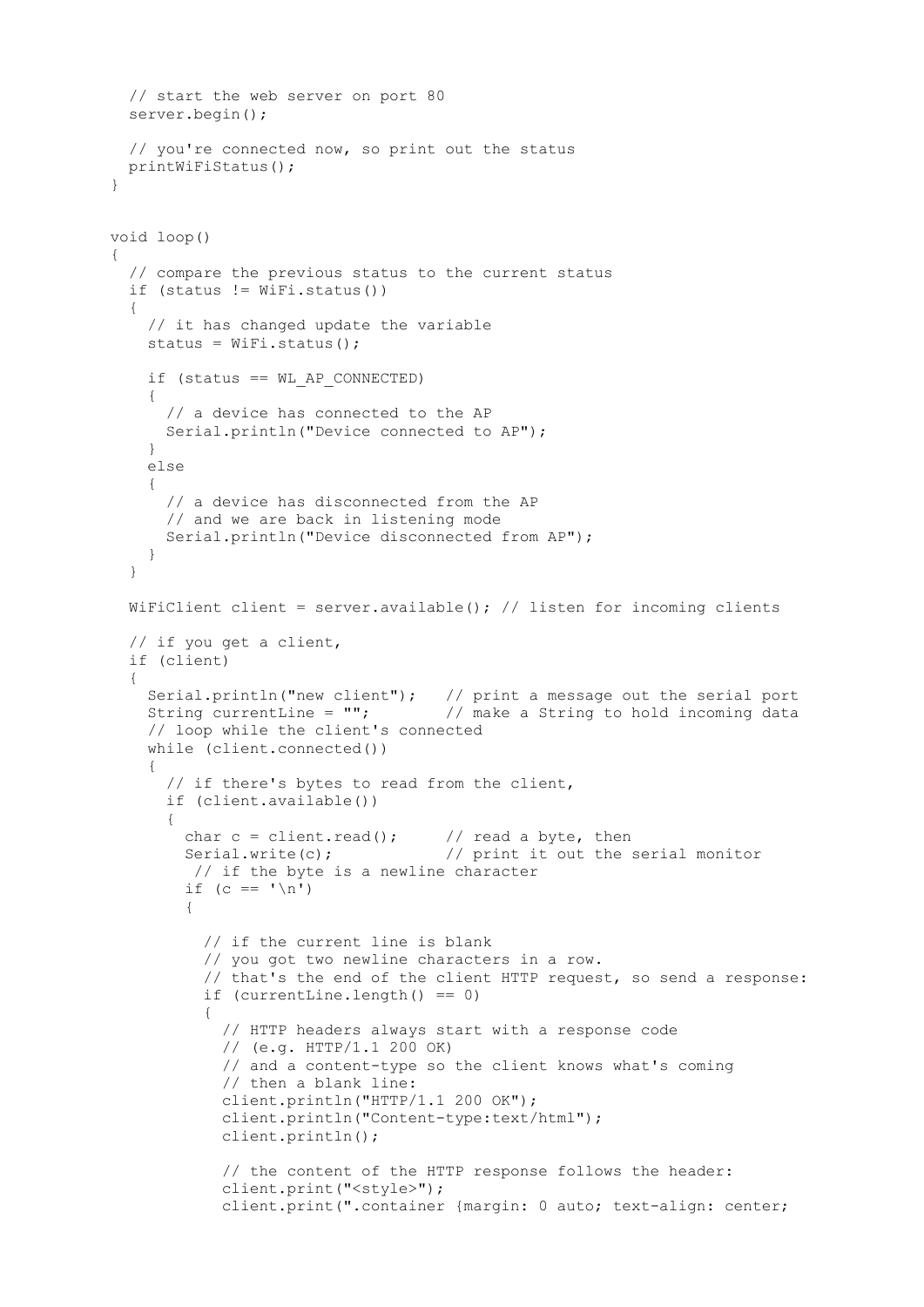```
margin-top: 100px;}");
             client.print("button {color: white; width: 100px; height: 
100px;");
             client.print("border-radius: 50%; margin: 20px; border: none; 
font-size: 20px; outline: none; transition: all 0.2s;}");
             client.print(".red{background-color: rgb(196, 39, 39);}");
             client.print(".green{background-color: rgb(39, 121, 39);}");
             client.print(".blue {background-color: rgb(5, 87, 180);}");
             client.print(".off{background-color: grey;}");
             client.print("button:hover{cursor: pointer; opacity: 0.7;}");
             client.print("</style>");
             client.print("<div class='container'>");
            client.print("<br/>button class='red' type='submit' onmousedown='loc-
ation.href=\"/RH\"'>ON</button>");
            client.print("<button class='off' type='submit' onmousedown='loc-
ation.href=\"/RL\"'>OFF</button><br>");
           client.print("<br/>button class='green' type='submit'
onmousedown='location.href=\"/GH\"'>ON</button>");
             client.print("<button class='off' type='submit' onmousedown='loc-
ation.href=\"/GL\"'>OFF</button><br>");
           client.print("<button class='blue' type='submit'
onmousedown='location.href=\"/BH\"'>ON</button>");
            client.print("<button class='off' type='submit' onmousedown='loc-
ation.href=\"/BL\"'>OFF</button>");
            client.print("</div>");
             // The HTTP response ends with another blank line:
             client.println();
             // break out of the while loop:
            break;
 } 
           else 
               // if you got a newline, then clear currentLine:
            currentLine = \mathbf{'''}:
 }
 } 
        else if (c != '\rightharpoonup r')
         { // if you got anything else but a carriage return character,
         currentLine += c; // add it to the end of the currentLine
 }
         // Check to see if the client request was /X
         if (currentLine.endsWith("GET /RH")) 
\{ digitalWrite(LEDR, HIGH);
 }
         if (currentLine.endsWith("GET /RL")) 
\{ digitalWrite(LEDR, LOW); 
 }
         if (currentLine.endsWith("GET /GH")) 
\{ digitalWrite(LEDG, HIGH); 
 }
         if (currentLine.endsWith("GET /GL")) 
\{ digitalWrite(LEDG, LOW); 
 }
         if (currentLine.endsWith("GET /BH")) 
\{ digitalWrite(LEDB, HIGH); 
 }
         if (currentLine.endsWith("GET /BL")) 
\{
```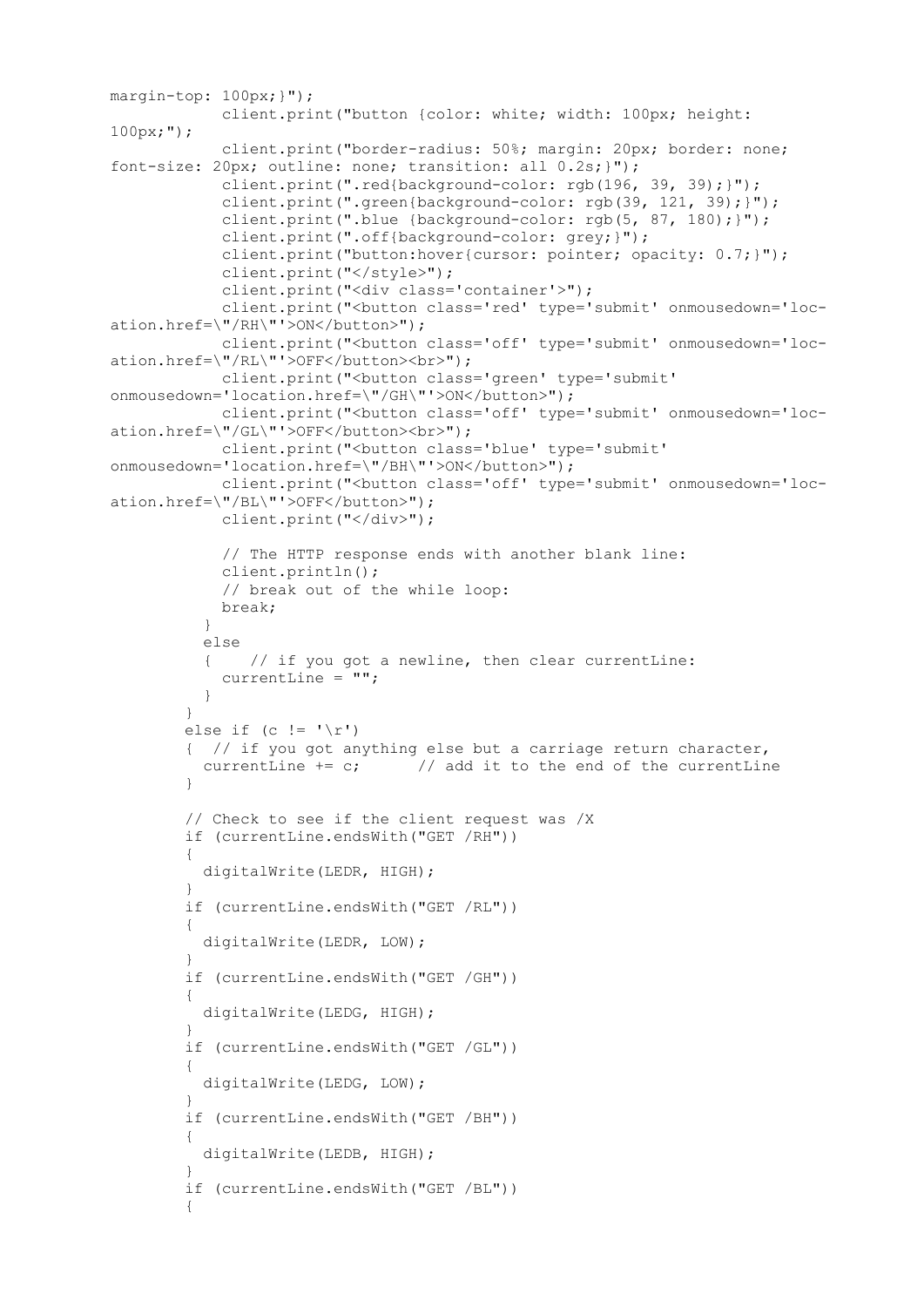```
 digitalWrite(LEDB, LOW); 
         }
       }
     }
     // close the connection:
     client.stop();
     Serial.println("client disconnected");
   }
}
void printWiFiStatus() 
{
   // print the SSID of the network you're attached to:
   Serial.print("SSID: ");
  Serial.println(WiFi.SSID());
   // print your WiFi shield's IP address:
   IPAddress ip = WiFi.localIP();
   Serial.print("IP Address: ");
   Serial.println(ip);
   // print where to go in a browser:
  Serial.print("To see this page in action, open a browser to http://");
   Serial.println(ip);
}
```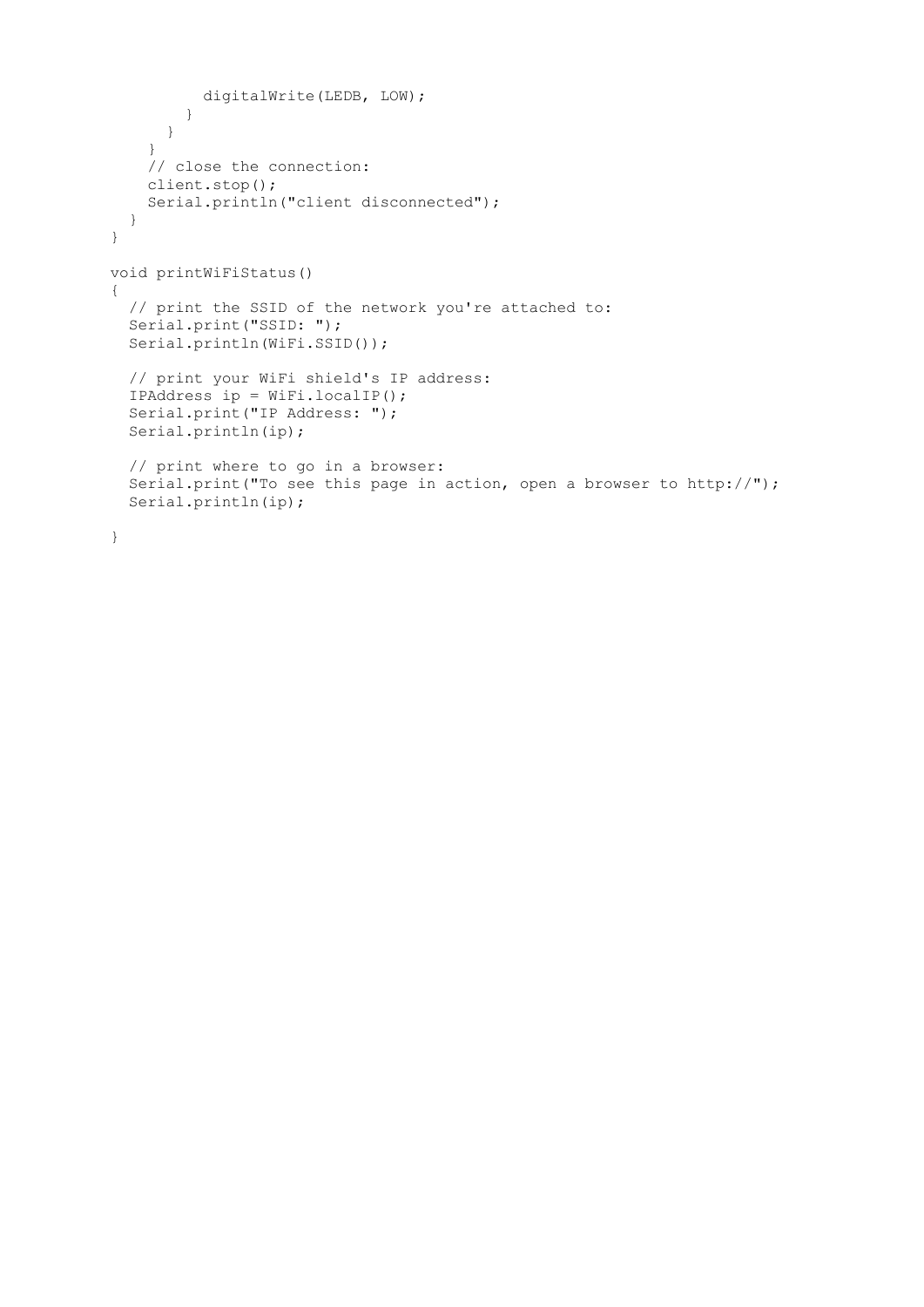### *Testing it out*

After the code has been successfully uploaded to the board, we need to open the Serial Monitor to initialize the program.

When we open it, it will attempt to create an access point, and if it is successful, it will print out the boards IP address in the Serial Monitor.

| File Edit Sketch Tools Help<br>809<br>÷                                                                                                  | $\Omega$                                                                                                                                   |                   |        |          |
|------------------------------------------------------------------------------------------------------------------------------------------|--------------------------------------------------------------------------------------------------------------------------------------------|-------------------|--------|----------|
| ap_rp2040_final<br>112                                                                                                                   | C COM7                                                                                                                                     | $\qquad \qquad -$ | $\Box$ | $\times$ |
| 113<br>114                                                                                                                               |                                                                                                                                            |                   |        | Send     |
| 116<br>117<br>118<br>119<br>120<br>121<br>122<br>123<br>m<br>$\left\langle \right\rangle$<br>Done uploading.<br>Loading into Flas<br>146 | SSID: yournetwork<br>IP Address: 192.168.4.1<br>To see this page in action, open a browser to http://192.168.4.1<br>Device connected to AP |                   |        |          |

We will now need to connect to this access point through either our smartphone or computer, by browsing the list of available networks.

| $\frac{a}{\sqrt{6}}$               |
|------------------------------------|
| $\frac{a}{\sqrt{6}}$               |
| <b>A</b><br>yournetwork<br>Secured |
| Enter the network security key     |
|                                    |
| Cancel<br>Next                     |
| $\frac{a}{\sqrt{6}}$               |